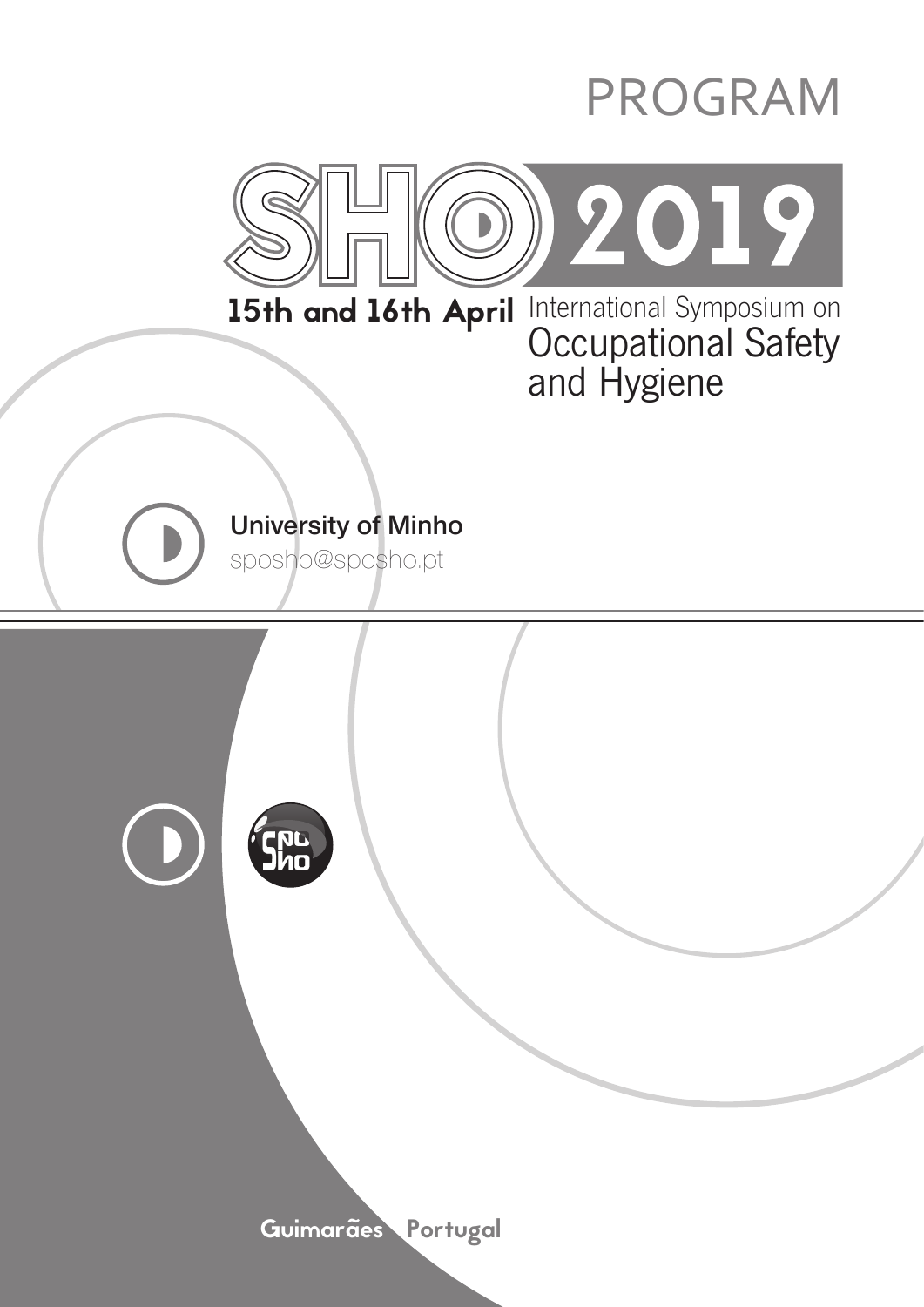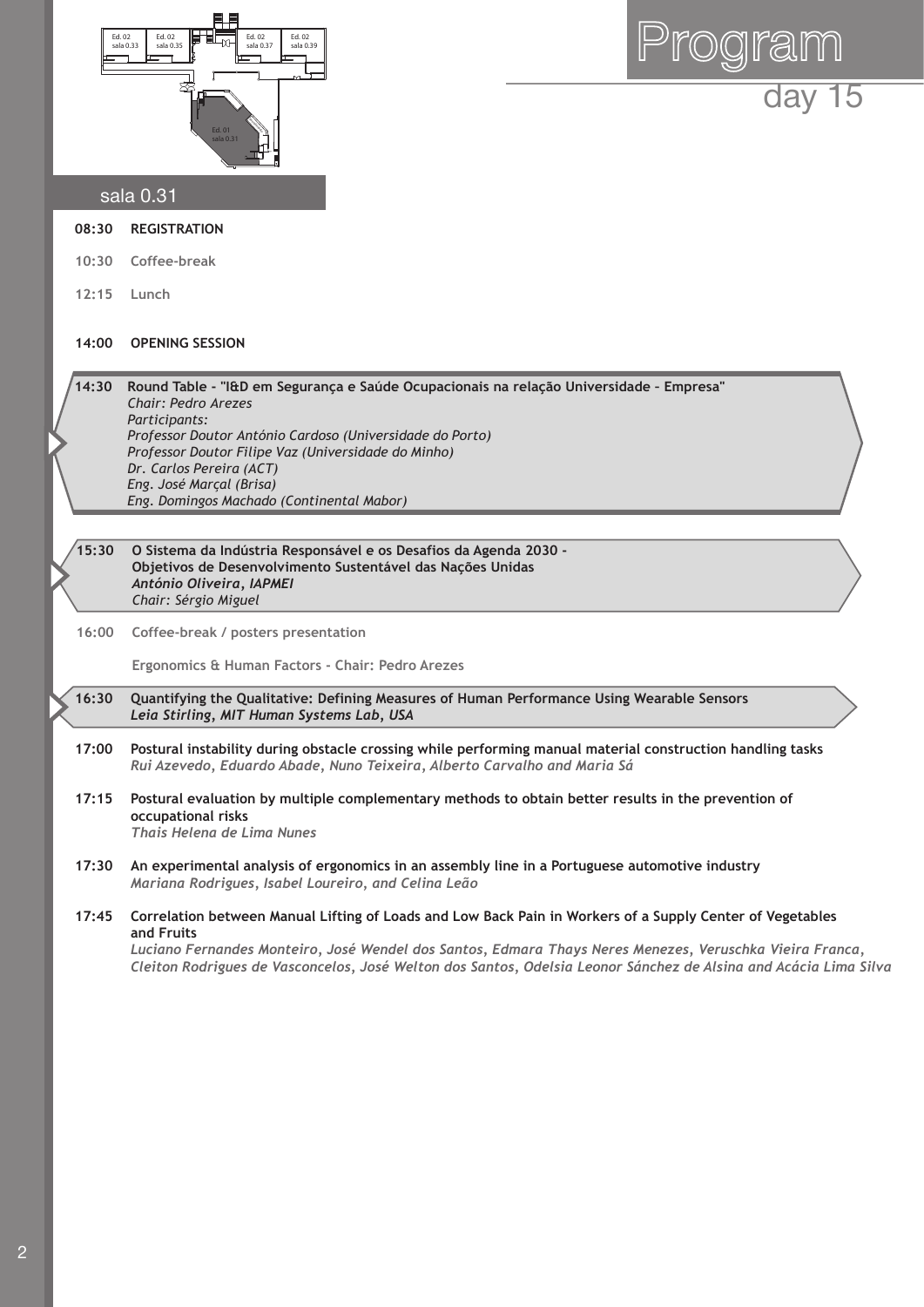



sala 0.33

| 10:00 | COURSE - "How to submit a good paper to Safety Science"<br>George Boustras, Editor of Safety Science, Elsevier              |
|-------|-----------------------------------------------------------------------------------------------------------------------------|
|       |                                                                                                                             |
| 12:15 | Lunch                                                                                                                       |
| 16:00 | Coffee-break / posters presentation                                                                                         |
|       | <b>SESSION B1.1: CONSTRUCTION SAFETY</b><br><b>Chair: Fernanda Rodrigues</b>                                                |
| 16:30 | Occupational safety and health in Solar Home Systems (SHS) by Brazilian standards                                           |
|       | José Alberto Barroso Castañon, Matheus Pereira Mendes and Roberta Paulina Tertolino da Silva                                |
| 16:45 | Risk Management and Supply Chain Risk Management Procedures in Construction Companies<br><b>Mohammad Shahriari</b>          |
| 17:00 | Safety management plan for equipment used in working at heights                                                             |
|       | Sybelle Maria Santana Leite Bastos, Bianca M. Vasconcelos, Suellem Attila Parisi, Tomi Zlatar and<br>Beda Barkokebas Junior |
| 17:15 | Sustainable Safety Measures applied in Construction                                                                         |
|       | Cristina Reis, Eliana Carpinteito, Paula Braga, Luis Filipe Sanches Fernandes and Carlos Oliveira                           |
| 17:30 | Contribution Evaluation of "Branco Micaela" granite used in facades, for the safety of workers                              |
|       | Paula Braga, João Gonçalves, Carlos Oliveira, José Correia, José Ferreira and Cristina Reis                                 |
| 17:45 | Safety in Urban Rehabilitation Works of drainage networks                                                                   |
|       | Cristina Reis, Paula Braga, Luis Filipe Sanches Fernandes and Carlos Oliveira                                               |
|       |                                                                                                                             |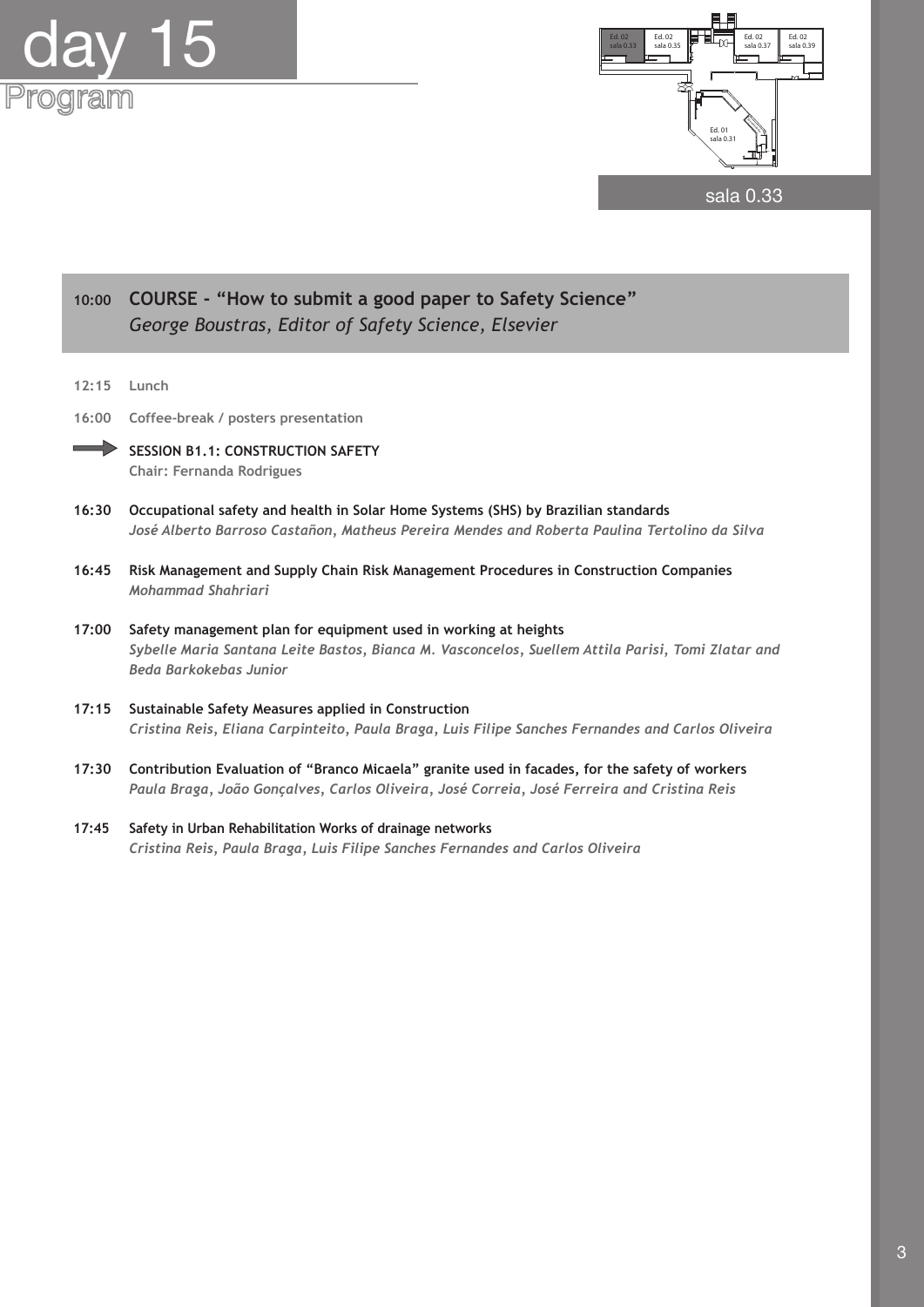| Ed. 02 | Ed. 02<br>Ed. 02<br>Ed. 02<br>sala 0.33<br>sala 0.35<br>sala 0.37<br>sala 0.39<br>Ed. 01<br>sala 0.31                                                                                               |
|--------|-----------------------------------------------------------------------------------------------------------------------------------------------------------------------------------------------------|
|        | sala 0.35                                                                                                                                                                                           |
|        |                                                                                                                                                                                                     |
| 09:00  | COURSE - Considerações sobre a Norma ISO 45001:2018<br>Eng <sup>o</sup> João Costa, ONS/ISQ, PT                                                                                                     |
| 10:30  | Coffee-break                                                                                                                                                                                        |
| 10:45  | COURSE - A Norma ISO 45001:2018 na óptica do processo de certificação<br>Eng. <sup>o</sup> Nuno Lourinho, SGS PT                                                                                    |
| 12:15  | Lunch                                                                                                                                                                                               |
| 16:00  | Coffee-break / posters presentation                                                                                                                                                                 |
|        | <b>SESSION B1.2: CHEMICAL / BIOLOGICAL AGENTS</b><br><b>Chair: Carla Viegas</b>                                                                                                                     |
| 16:30  | Is the quantitative cut-off a suitable surrogate to ensure a good indoor air quality regarding the mycobiota in<br>health care facilities?<br>Carla Viegas and Beatriz Almeida                      |
| 16:45  | Barbecue grill workers occupational exposure to particulate-bound polycyclic aromatic hydrocarbons<br>Marta Oliveira, Sílvia Capelas, Cristina Delerue-Matos, Isabel Brás Pereira and Simone Morais |
| 17:00  | Dust, radon and radiation exposure in environmental remediation works of old mine sites<br>Fernando P. Carvalho, João Oliveira and Margarida Malta                                                  |
| 17:15  | Study on the emission of nanoparticles from metal cleaning operations using laser technologies<br>Helder Esteves, João Gomes, Rosa Miranda, Paula Albuquerque, Mar Viana and Germán de la Fuente    |
| 17:30  | Avaliação qualitativa do risco químico em laboratório                                                                                                                                               |
|        | João Almeida, João Paulo Figueiredo, Ana Ferreira, Francisco Silva and Anabela Morgado                                                                                                              |
| 17:45  | O dispositivo Teia da Vida: pressupostos e potencialidades de um instrumento de pesquisa sobre a atividade de<br>gerenciamento de projetos<br>Rose Leite and Marta Santos                           |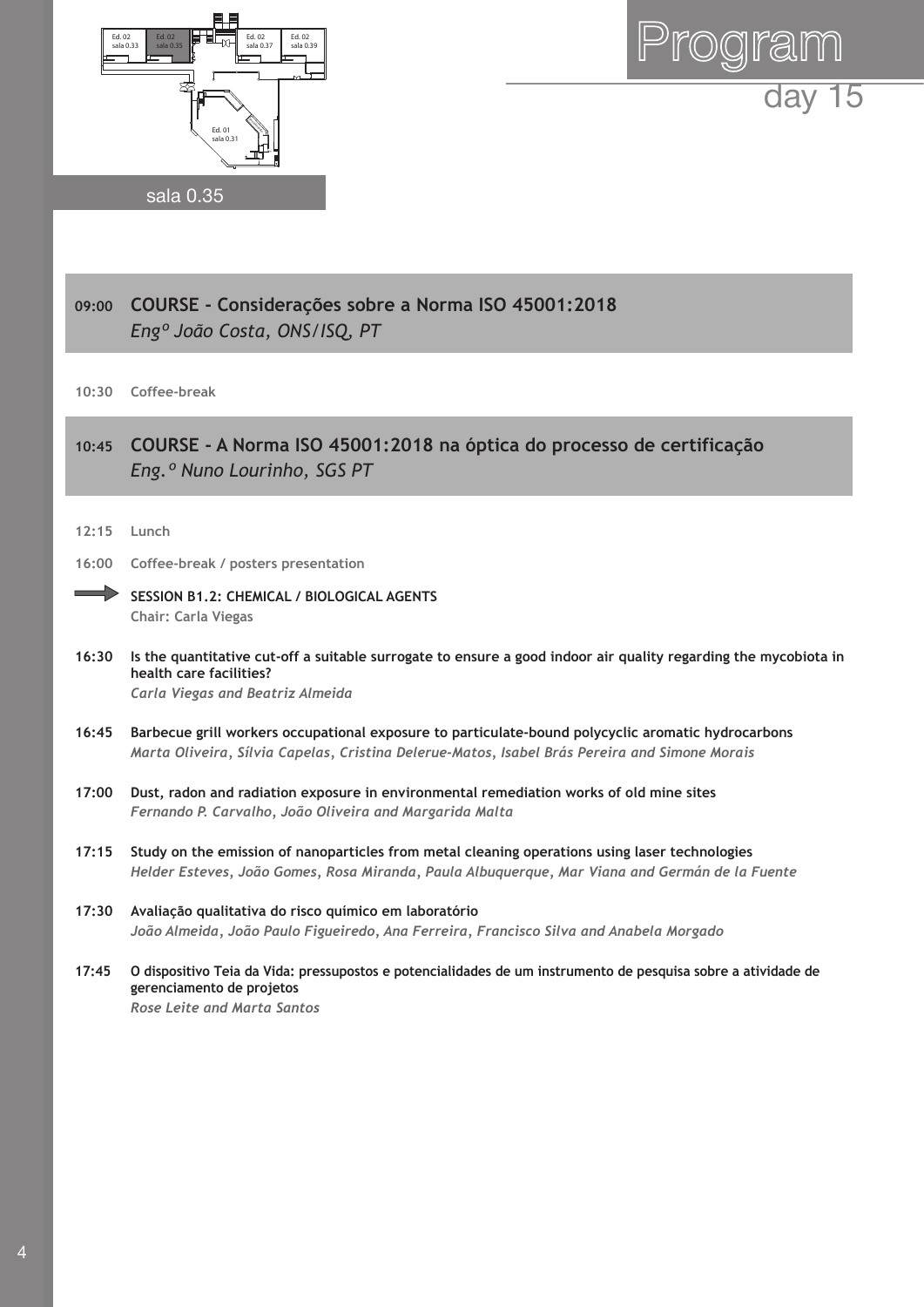



sala 0.37

# **09:00 COURSE Part 1 - Segurança contra incêndios** *Engº Miguel Gonçalves, FEUP, PT*

**10:30 Coffee-break**

# **10:45 COURSE Part 2 - Segurança contra incêndios** *Engº Miguel Gonçalves, FEUP, PT*

- **12:15 Lunch**
- **16:00 Coffee-break / posters presentation**
	- SESSION B1.3: SAFETY MANAGEMENT **Chair: Matilde Rodrigues**
- **16:30 The Importance of Emergency Response Training: A Case Study** *Ana Sofia Pinheiro, Rui Gouveia, Ângelo Jesus, Joana Santos and João Santos Baptista*
- **16:45 How to prevent the risk of slipping in kitchens? A short review** *Raquel Martins, J. Duarte and António Torres Marques*
- **17:00 Comparison of workplace accidents between Spain and Portugal in the fishing sector: impact of musculoskeletal disorders in the 2008-2014 period** *Alberto Villarroya López and Jose María Rivas Moar*
- **17:15 Risk assessment in the open pit mining industry- a short review** *Jacqueline Castelo Branco, Rania Rebbah, J. Duarte and João Santos Baptista*
- **17:30 Occupational accidents in the mining industry a short review** *J. Duarte, J. Santos Baptista and A. Torres Marques*
- **17:45 A brief overview of the use of collaborative robots in industry 4.0: human role and safety** *Sara Bragança, Eric Costa, Ignacio Castellucci and Pedro Arezes*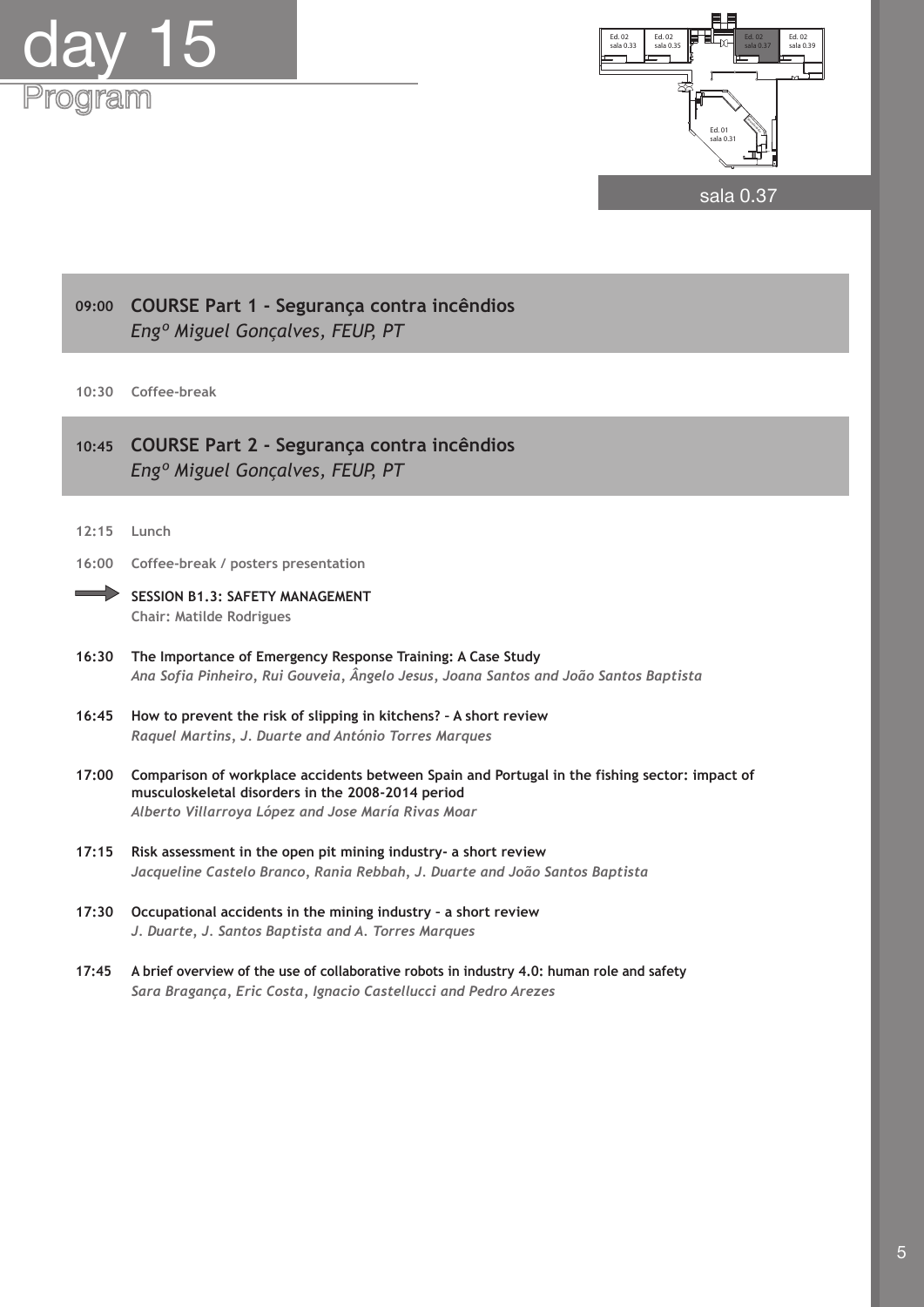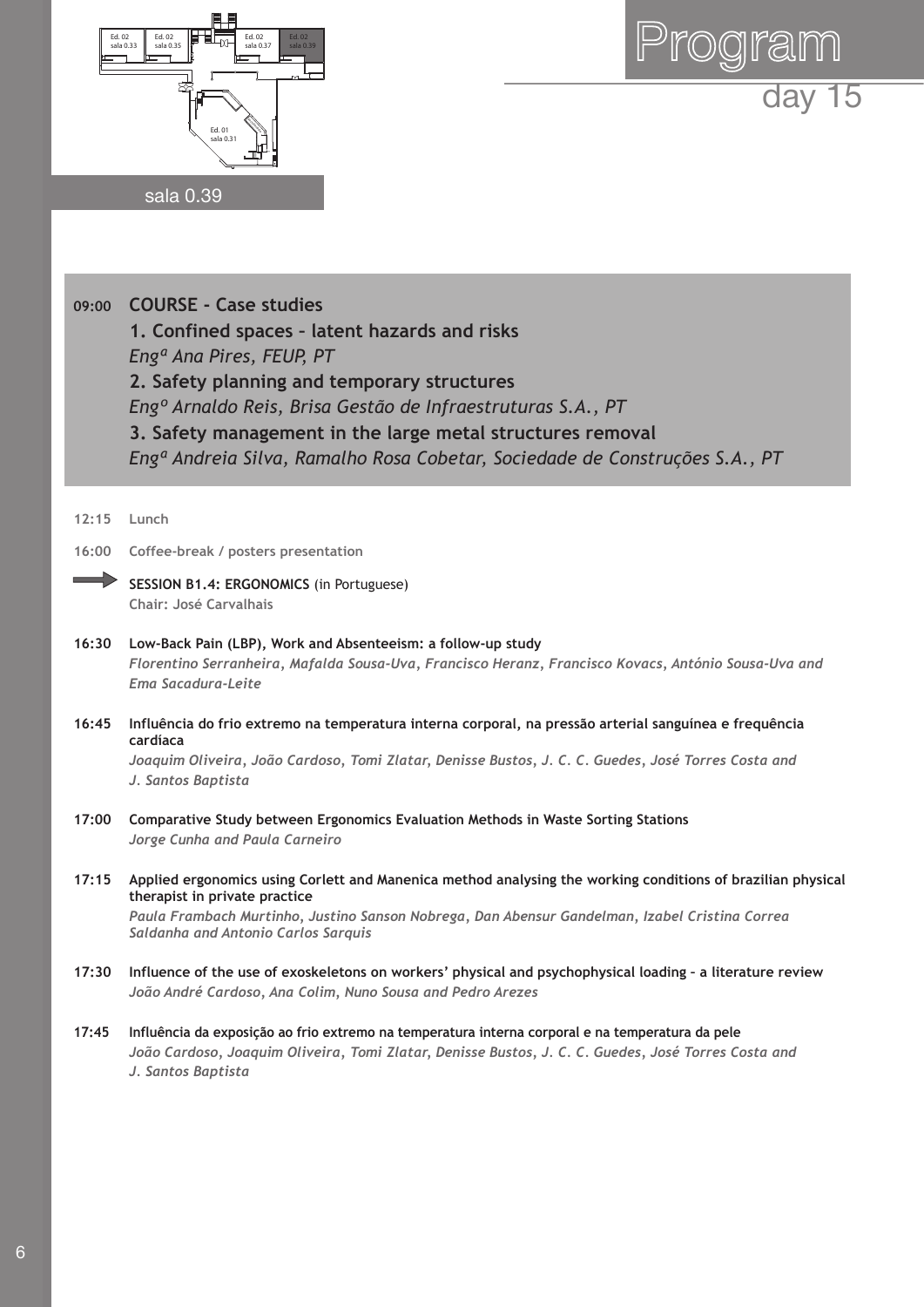



sala 0.31

 **Safety Management I - Chair: Nélson Costa**

| 09:00 | Occupation safety in automated environments: needs and consequences<br>António B. Moniz, Faculty of Sciences and Technology of University NOVA Lisbon, PT                                                                                       |
|-------|-------------------------------------------------------------------------------------------------------------------------------------------------------------------------------------------------------------------------------------------------|
| 09:30 | Revisiting diffusion models: Portuguese integrated management systems evolution<br>Mónica Cabecinhas, José Pedro Domingues, Paulo Sampaio and Pedro M. Arezes                                                                                   |
| 09:45 | Work-related accidents in urban solid waste collection<br>Nailson Diniz, Pamela Castro, Eliane Lago, Felipe Mendes da Cruz, Tomi Zlatar, Daniel Wasnievski,<br>Alexandre Pereira and Beda Barkokebas Junior                                     |
| 10:00 | Assessment of airborne nanoparticles emissions in the ceramic industry<br>Helder Esteves, João Gomes, Rosa Miranda and Paula Albuquerque                                                                                                        |
| 10:15 | Transport Regulations and Occupational Safety and Health in the Supply Chain of Chemicals<br>Christian Felten and Thomas Köhler                                                                                                                 |
| 10:30 | Coffee-break / posters presentation                                                                                                                                                                                                             |
|       | Safety Management II - Chair: J. Santos Baptista                                                                                                                                                                                                |
| 11:00 | On the interface of safety and security<br>George Boustras, Dean of the Ioannis Gregoriou School of Business Administration, Cyprus                                                                                                             |
| 11:30 | Safety management in the maintenance works on motorways through DELPHI methodology and Pareto's<br>concepts<br>José Silva and Carlos Rodrigues                                                                                                  |
| 11:45 | Effectiveness of occupational safety and health training methods: a study with metalworking small<br>enterprises<br>Beatriz L. Barros, Artemisa R. Dores and Matilde A. Rodrigues                                                               |
| 12:00 | Assessment and Improvement Opportunities for Occupational Health and Safety in the Portuguese Food<br><b>Processing Industry</b><br>Mariana R. Lourenço, Tânia M. Lima, Pedro D. Gaspar and Fernando Charrua-Santos                             |
| 12:15 | (Post) academic safety and health courses, how to assess quality?<br>Paul Swuste and Frank van Dijk                                                                                                                                             |
| 12:30 | Lunch                                                                                                                                                                                                                                           |
|       | Industrial Ergonomics - Chair: Rui Melo                                                                                                                                                                                                         |
| 14:15 | Workload Measures-Recent Trends in the Driving Context<br>Nélson Costa, ALGORITMI Research Center, School of Engineering, University of Minho, PT                                                                                               |
| 14:45 | Thermal analysis of musculoskeletal overload in vertical handling of loads in an heterogeneous sample<br>Irina Bezerra, Ana Colim, Pedro Arezes and Ricardo Vardasca                                                                            |
| 15:00 | The Influence of Health Perception on the Work Ability Index Among Municipal Workers in 2015 and 2017<br>Camila Ribeiro, Teresa Cotrim, Vitor Reis, Maria João Guerreiro, Ana Sofia Janicas, Suzana Maria<br>Candeias and Maria Margarida Costa |
| 15:15 | Burnout and musculoskeletal pain: a health promotion intervention<br>Ana Paula Amaral and Gustavo Santos                                                                                                                                        |
| 15:30 | Ageing at Work: Capacity for the Work of Estesc Teachers<br>Tânia Correia, Helder Simões, João Figueiredo, Ana Ferreira, Emília Telo, Joaquim Pereira and<br><b>Teresa Cotrim</b>                                                               |
| 15:45 | Coffee-break                                                                                                                                                                                                                                    |
|       | Occupational Safety and Hygiene - Chair: Sérgio Miguel                                                                                                                                                                                          |
| 16:15 | Development of OSH - a common challenge for managers, workers and OSH-professionals<br>Anders Kabel, President of AM-PRO, Denmark                                                                                                               |
| 16:45 | <b>CLOSING SESSION</b>                                                                                                                                                                                                                          |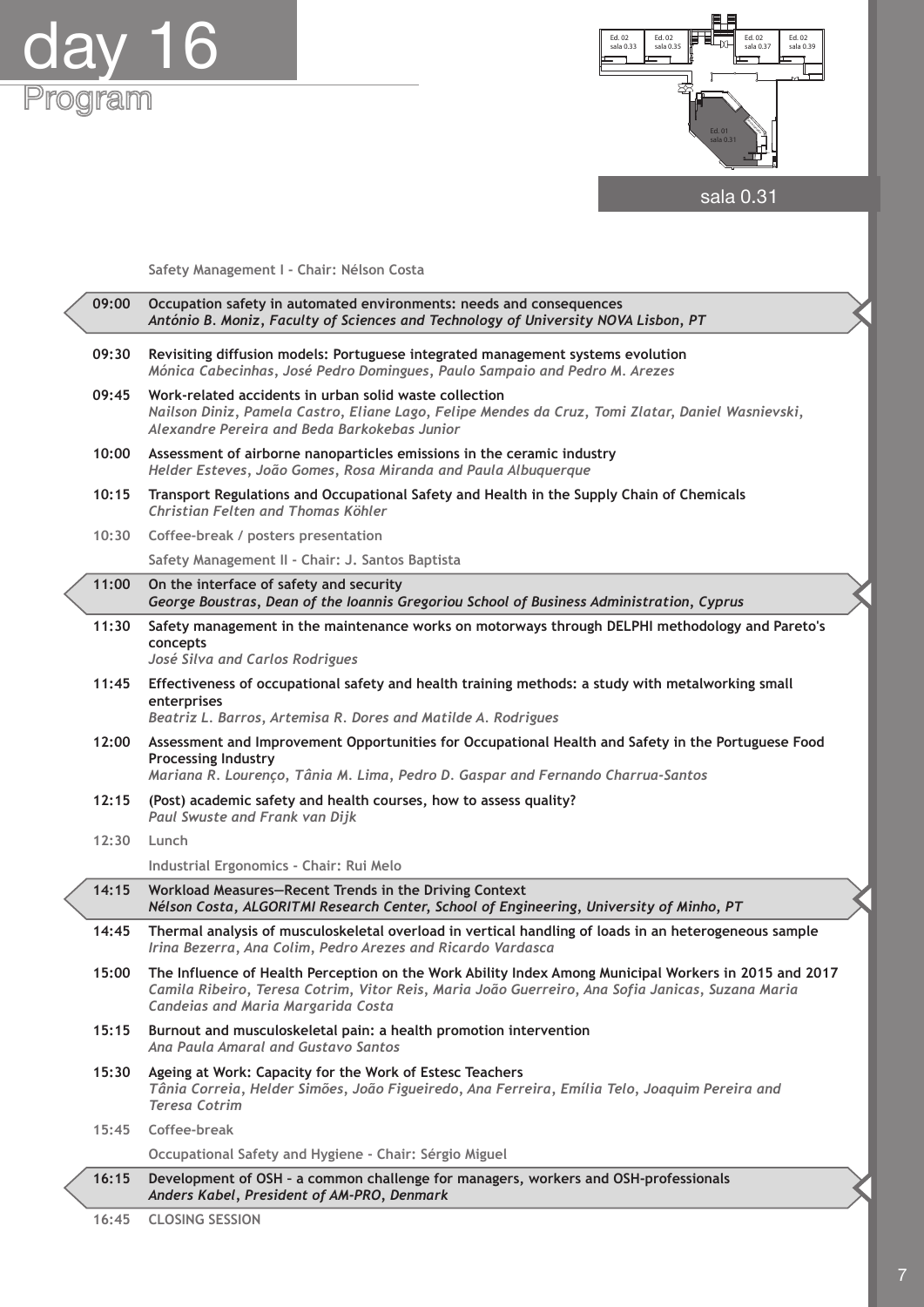

Program<br>day 16



**SESSION B2.1: PSYCHOSSOCIAL RISKS - Chair: Catarina Silva 09:00 Stress and work engagement in health professionals**  *Liliana Fontes, Alice Gonçalves, A. Rui Gomes and Clara Simães* **09:15 Stress and burnout in health professionals**  *Alice Gonçalves, Liliana Fontes, Clara Simães and A. Rui Gomes* **09:30 Psychosocial risks factors among psychologists: what are we talking about?**  *Carla Barros, Pilar Baylina, Carla Fonte and Sónia Alves* **09:45 The prevalence of Burnout in Portuguese physiotherapists**  *Adérito Seixas, Teresa Marques, Isabel Moreira da Silva, Joana Azevedo and Sandra Rodrigues* **10:00 Psychosocial risks assessment of the teachers in the University of Labour Relations in A Coruña (ERLAC) with the method FPSICO 4.0**  *Rut Martínez Sánchez, Rubén Rodríguez Lista and David Vispalia Lage* **10:15 Dangerous and precarious work and the high cost of emotional demands controlled by alcohol: a systematic review**  *Gina Marins, Liliana Cunha and Lacomblez Marianne* **10:30 Coffee-break / posters presentation SESSION B3.1: OCCUPATIONAL HYGIENE - Chair: M. Luísa Matos 11:00 Applicability of Heat Stress Index in the Context of Military Work: Pilot Study**  *Jessyca Galan and Joana Guedes* **11:15 A comparison of ISO 2631-5:2004 and ISO 2631-5:2018 standards for whole-body vibrations exposure: a case study**  *M. L. De la Hoz-Torres, A. J. Aguilar-Aguilera, M. D. Martínez-Aires and Diego P. Ruiz* **11:30 Analysis of Acoustic and Luminic Comfort in a Marble and Granite Processing Company in Campina Grande-PB**  *Jaqueline Silva, Maria Betânia Santos, Ronildo Oliveira Neto and Fabiano Santos* **11:45 Occupational hygiene in slave work as a potential indicator for typifying the neo-slavery**  *Gairo Garreto, J. Santos Baptista, Antônia Mota and A. Torres Marques* **12:00 Influence of severe cold thermal environment on thermal sensation and physiological responses**  *Tomi Zlatar, Joaquim Fernando Correia de Oliveira, João António Pereira Cardoso, Lidia Denisse Bustos Sandoval, Joana Cristina Cardoso Guedes and João Manuel Abreu dos Santos Baptista* **12:30 Lunch SESSION B4.1: SAFETY MANAGEMENT - Chair: José Pedro Domingues 14:15 Indoor Air Quality in Hospitals: How is the situation in Portugal?**  *Mariana Farraia, Inês Paciência, Ana Isabel Ribeiro, André Moreira and João Cavaleiro Rufo* **14:30 Relation between vibration/noise with the type of surface, in light vehicles. Use of data as a tool to study the health impact of drivers**  *Marco Dias and Luísa Matos* sala 0.33

- **14:45 Occupational accidents in Brazil and Portugal: a comparative study**  *Daniele Costa, Bruna Faustino, Victor Esteves and Claudia Morgado*
- **15:00 Analysing and Classifying Risks: a Case-Study in the Furniture Industry**  *Celina P. Leão, Matilde A. Rodrigues and Irene Brito*
- **15:15 The effect of prolonged sitting on students**  *Hamou Boudrifa, Sabrina Slimani, Ouiza Oubrahem and Mohamed Ghachi* **15:30 Perigo Aviário: colisões envolvendo aves e aeronaves no Brasil**  *Luiz de Paula, Marcelo Nobrega, Luiza Molnar and Patricia Pimentel*

**15:45 Coffee-break**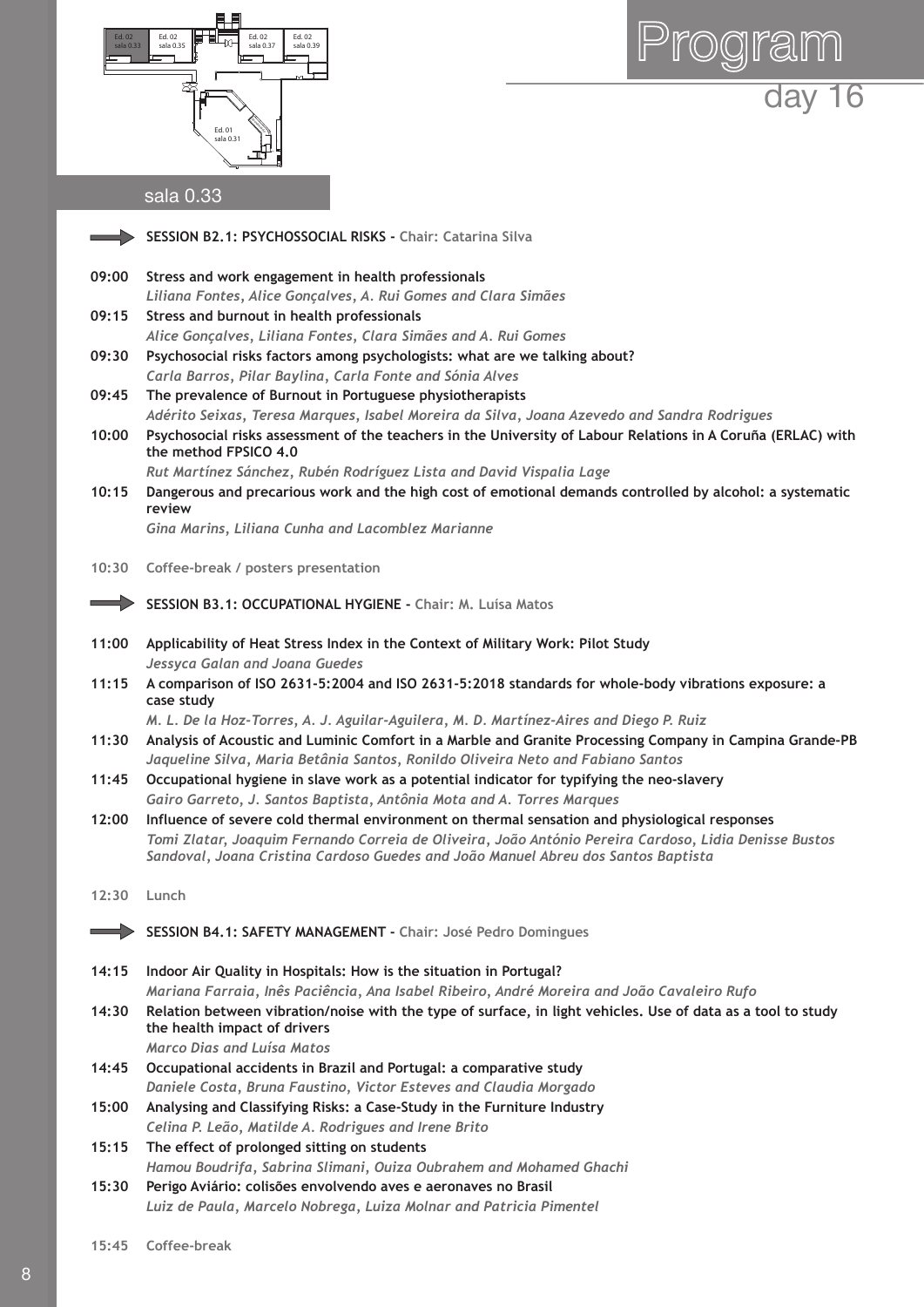



|  |  | sala 0.35′ |  |
|--|--|------------|--|

|             | SESSION B2.2: ERGONOMICS - Chair: Sara Bragança                                                                                                                                     |
|-------------|-------------------------------------------------------------------------------------------------------------------------------------------------------------------------------------|
| 09:00       | Virtual reality applications in the extractive industry - a short review<br>J. Duarte, M. Lurdes Dinis and J. Santos Baptista                                                       |
| 09:15       | From conceptual map to the construction of a character to disseminate inclusion of visually impaired people                                                                         |
|             | into University Libraries                                                                                                                                                           |
| 09:30       | Erilze Britto, Mônica Uchôa Cavalcanti and Laura Martins<br>Effects of noise frequency on performance and well-being                                                                |
|             | Jorge Sousa, Raquel Monteiro, David Tomé and Matilde Rodidrigues                                                                                                                    |
| 09:45       | Wayfinding of people with disability and reduced mobility in the urban space                                                                                                        |
|             | <b>Raphael Souza and Laura Martins</b>                                                                                                                                              |
| 10:00       | Integration of ergonomics in the study of catenary execution projects<br>Francisco Salguero-Caparrós, María M. Rojas, Maria Del Carmen P. Ferreira and Juan Carlos Rubio Romero     |
| 10:15       | Prevalência de Acidentes de Trabalho na Indústria Cerâmica - Estudo de Caso (portuguese)                                                                                            |
|             | Fernando Moreira, Ana Ferreira, João Paulo Figueiredo and Chloé Delassossais                                                                                                        |
|             |                                                                                                                                                                                     |
| 10:30       | Coffee-break / posters presentation                                                                                                                                                 |
|             | <b>SESSION B3.2: SAFETY MANAGEMENT - Chair: M. Antónia Gonçalves</b>                                                                                                                |
|             |                                                                                                                                                                                     |
| 11:00       | A pilot study on Energy Expenditure Estimation through Decision Modelling<br>Lidia Denisse Bustos Sandoval, Alberto Pezzi Sposito, Andre Duarte Lucena and J. C. Guedes             |
| 11:15       | Evaluation of Whole-Body Vibration in Automobile on Routine Travel-A Case Study                                                                                                     |
|             | Ahmet Meram and Mohammad Shahriari                                                                                                                                                  |
| 11:30       | Safety Stream Mapping - A new tool applied to the textile company as a case study                                                                                                   |
|             | Inês Gonçalves, José Carlos Sá, Gilberto Santos and Maria Antónia Gonçalves                                                                                                         |
| 11:45       | Risk Management in Personal Transfer Activities using Aerial Baskets and Surfer Boats in Offshore Units                                                                             |
| 12:00       | Ronildo Neto, Maria Betania Santos, Thais Rodrigues, João Gabriel Santos Martins and Lorena Mirela Ricci<br>Reliability of forearm skin thermal assessment during handgrip exercise |
|             | Carolina Magalhaes, Pedro Silva, Ricardo Vardasca, Paulo Abreu, Joaquim Mendes and Maria T. Restivo                                                                                 |
| 12:15       | Risco Tecnológico Inverso para Empreendimentos Residenciais em Zonas Industriais - Um Estudo de Caso                                                                                |
|             | Luiza Molnar, Marcelo Nobrega, Patricia Pimentel and Luiz de Paula                                                                                                                  |
| 12:30 Lunch |                                                                                                                                                                                     |
|             |                                                                                                                                                                                     |
|             | SESSION B4.2: OCCUPATIONAL HEALTH - Chair: Ana Colim                                                                                                                                |
| 14:15       | A Comparative Study between Human Development Index and HSE Standards among Portugal, Angola,                                                                                       |
|             | Mozambique, Croatia, Italy and Brazil                                                                                                                                               |
|             | Nuno Oliveira, Sérgio Duarte, Nelson Sá, Nuno Amaral and Filipa Vogado                                                                                                              |
| 14:30       | Analysis of Industry 4.0 technologies applied to the health sector<br>Franco da Silveira, Italo Neto, Filipe Machado, Marcelo Pereira Da Silva and Fernando Gonçalves Amaral        |
| 14:45       | Real Time Fatigue Assessment: A short review evidencing the usage of safety monitoring systems with military                                                                        |
|             | enforcement                                                                                                                                                                         |
|             | Denisse Bustos, J. C. Guedes, Raul Sousa Pinto, Filipe Conceição, Mário A. Pires Vaz and José Costa                                                                                 |
| 15:00       | Real Time Fatigue Assessment: A short review evidencing the relevance of physiological monitoring                                                                                   |
|             | Denisse Bustos, J. C. Guedes, J. Santos Baptista, Luis Pereira, Mário Vaz and José Torres Costa                                                                                     |
| 15:15       | Real Time Fatigue Assessment: Identification and continuous tracing of fatigue using a physiological<br>assessment algorithm                                                        |
|             | Denisse Bustos, J. C. Guedes, Mário Álvares, J. Santos Baptista, Mário Vaz and José Torres Costa                                                                                    |
| 15:30       | Prevalence of musculoskeletal symptoms in blue-collar workers: association with gender and physical activity<br>level                                                               |
|             | Isabel Moreira da Silva, Joana Azevedo, Sandra Rodrigues, Adérito Seixas and Jorge Mota                                                                                             |
|             |                                                                                                                                                                                     |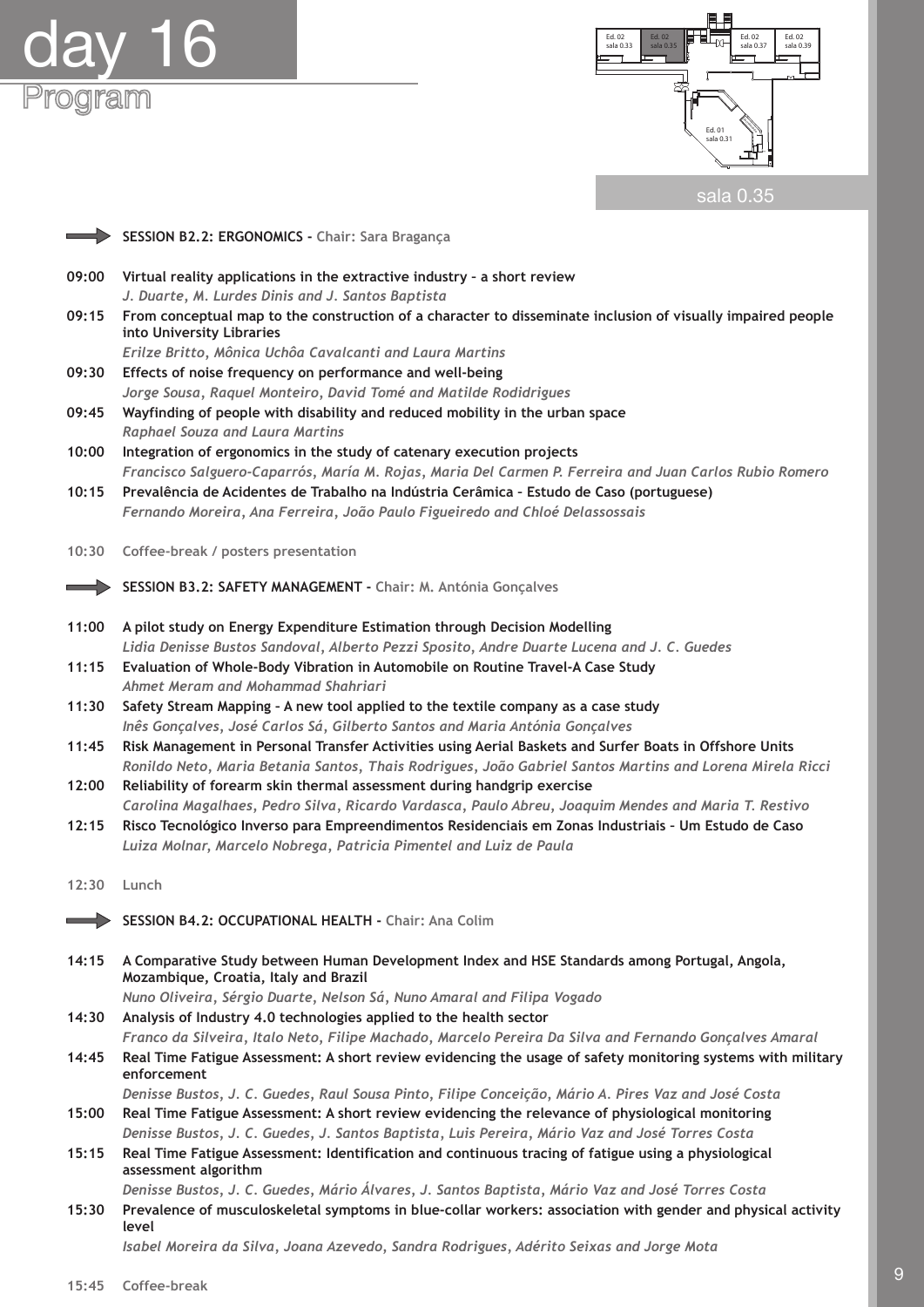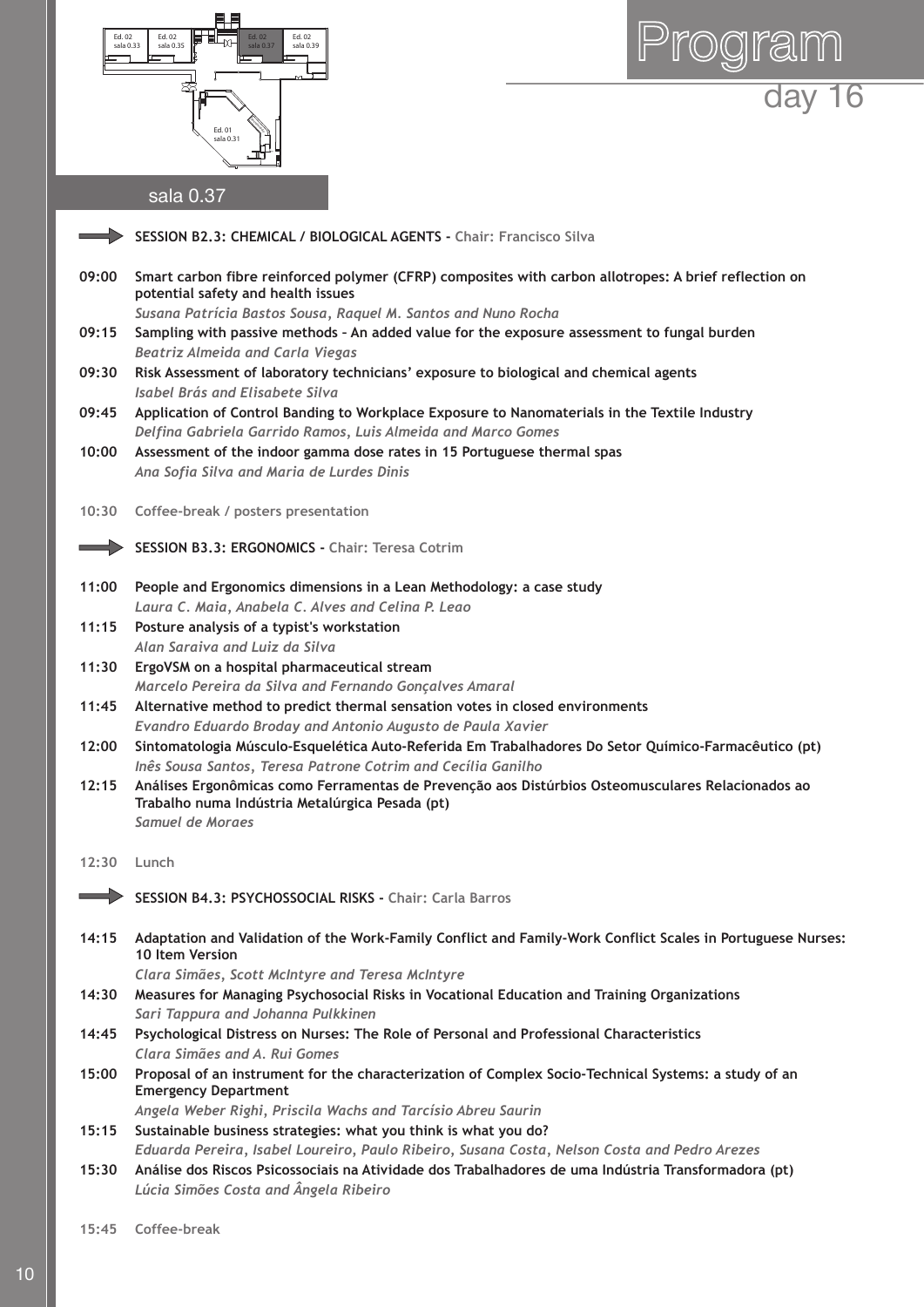





|       | SESSION B2.4: SAFETY MANAGEMENT (IN PORTUGUESE) - Chair: Isabel Loureiro                                                                                                                                                                                                                                                   |
|-------|----------------------------------------------------------------------------------------------------------------------------------------------------------------------------------------------------------------------------------------------------------------------------------------------------------------------------|
| 09:00 | Work ability of Health Care Workers in a tertiary hospital: a Portuguese reality                                                                                                                                                                                                                                           |
|       | Marcio Oliveira, Pedro Moura Guedes, Paulo Pinho and Pedro Norton                                                                                                                                                                                                                                                          |
| 09:15 | Análise da Capacidade de Trabalho em Função das Características Sócio-Demográficas e dos Horários em<br>Operacionais de Água, Saneamento e Resíduos                                                                                                                                                                        |
|       | Ana Dionísio, Teresa Cotrim and José Carvalhais                                                                                                                                                                                                                                                                            |
| 09:30 | Quadro Regulador da Proteção Radiológica em Portugal e a Exposição a Fontes Radioativas de Origem Natural -<br>o Caso da Exposição ao Radão nos Estabelecimentos Termais                                                                                                                                                   |
|       | Ana Sofia Silva and Maria de Lurdes Dinis                                                                                                                                                                                                                                                                                  |
| 09:45 | Enfrentar os desafios da informalidade e subnotificação de acidentes de trabalho: a experiência de<br>implementação de um sistema local de monitorização                                                                                                                                                                   |
|       | Luiz Gonzaga Chiavegato Filho, Danilo de Brito Garcia and Marta Santos                                                                                                                                                                                                                                                     |
| 10:00 | Escola de Saúde e Segurança VLI - Visão Estratégica na Implantação da Gestão de Riscos Corporativos e<br>Operacionais de uma Corporação Vívian de Sousa Valente, Nelson Ricardo Moraes Pereira e Silva, Glayce<br>Batista Lima, João Gabriel Souza de Miranda, Jordana Ferreira Lopes Lanziotti and Gustavo Mucci Oliveira |
| 10:15 | Plataformas de produção de petróleo e protecção contra radiações                                                                                                                                                                                                                                                           |
|       |                                                                                                                                                                                                                                                                                                                            |
|       | Fernando P. Carvalho, João Oliveira and Margarida Malta                                                                                                                                                                                                                                                                    |
| 10:30 | Coffee-break / posters presentation                                                                                                                                                                                                                                                                                        |
|       | SESSION B3.4: VARIOUS TOPICS (IN PORTUGUESE) - Chair: Paula Carneiro                                                                                                                                                                                                                                                       |
| 11:00 | Clima e comportamentos de segurança: O caso do trabalho solitário, em sistemas abastecimento de água e<br>tratamento de águas residuais                                                                                                                                                                                    |
|       | A. Oliveira Sousa, Cátia Sousa, Gabriela Gonçalves and José Zica                                                                                                                                                                                                                                                           |
| 11:15 | Rotatividade de Trabalhadores: Influência dos Fatores Psicossociais de Risco                                                                                                                                                                                                                                               |
|       | Lúcia Simões Costa and Ana Dias                                                                                                                                                                                                                                                                                            |
| 11:30 | Exposição a agentes causadores de doenças respiratórias na construção civil: uma revisão sistemática                                                                                                                                                                                                                       |
|       | Gercica Macêdo, Tomi Zlatar, Bianca Vasconcelos, Eliane Lago, Felipe Cruz, Ana Martins and Béda<br>Barkokébas Junior                                                                                                                                                                                                       |
| 11:45 | Análise ergonómica na costura em pé - Estudo preliminar                                                                                                                                                                                                                                                                    |
|       | Ana Rita Oliveira Cunha and Paulo Oliveira                                                                                                                                                                                                                                                                                 |
| 12:00 | Avaliação da Qualidade do Ar Interior num Centro de Dia (Estudo de Caso)                                                                                                                                                                                                                                                   |
|       | Ana Ferreira, João Paulo Figueiredo and Patricia Coelho                                                                                                                                                                                                                                                                    |
| 12:15 | Análise de Ruído Ambiental a Luz da Legislação e Suas Controvérsias                                                                                                                                                                                                                                                        |
|       | Patricia Pimentel, Marcelo Nobrega, Luiza Molnar and Luiz de Paula                                                                                                                                                                                                                                                         |
|       |                                                                                                                                                                                                                                                                                                                            |
| 12:30 | Lunch                                                                                                                                                                                                                                                                                                                      |
|       | SESSION B4.4: ERGONOMICS / OCCUPATIONAL HEALTH - Chair: Rui Azevedo                                                                                                                                                                                                                                                        |
| 14:15 | Influence of Permanent Night Work on Circadian Rhythm of Blood Pressure<br>Joaquim Pereira, Ana Alves, Helder Simões and Telmo Pereira                                                                                                                                                                                     |
| 14:30 | Comparison of compression stockings in the laboratory and by wear trial                                                                                                                                                                                                                                                    |
|       | Maria José Abreu, André Catarino and Franziska Enczmann                                                                                                                                                                                                                                                                    |
| 14:45 | Sickness Absence Trends in a Retail Company in United Kingdom                                                                                                                                                                                                                                                              |
|       | Cláudia Nunes and J. Santos Baptista                                                                                                                                                                                                                                                                                       |
| 15:00 | Qualitative assessment of lighting conditions in occupational context.                                                                                                                                                                                                                                                     |
|       | Patrícia Santos, Ema Leite and Susana Consciência                                                                                                                                                                                                                                                                          |
| 15:15 | The role of the industrial work transformation on the exposure patterns                                                                                                                                                                                                                                                    |
|       | Ana Assunção, Sarah Bernardes, Carlos Fujão, Jacqueline Gaspar and Filomena Carnide                                                                                                                                                                                                                                        |
| 15:30 | Constrangimentos físicos, hábitos de vida e saúde: reflexões para um envelhecimento sustentável (pt)<br>Cláudia Calixto, Catarina Silva and João Camacho                                                                                                                                                                   |
|       |                                                                                                                                                                                                                                                                                                                            |

**15:45 Coffee-break**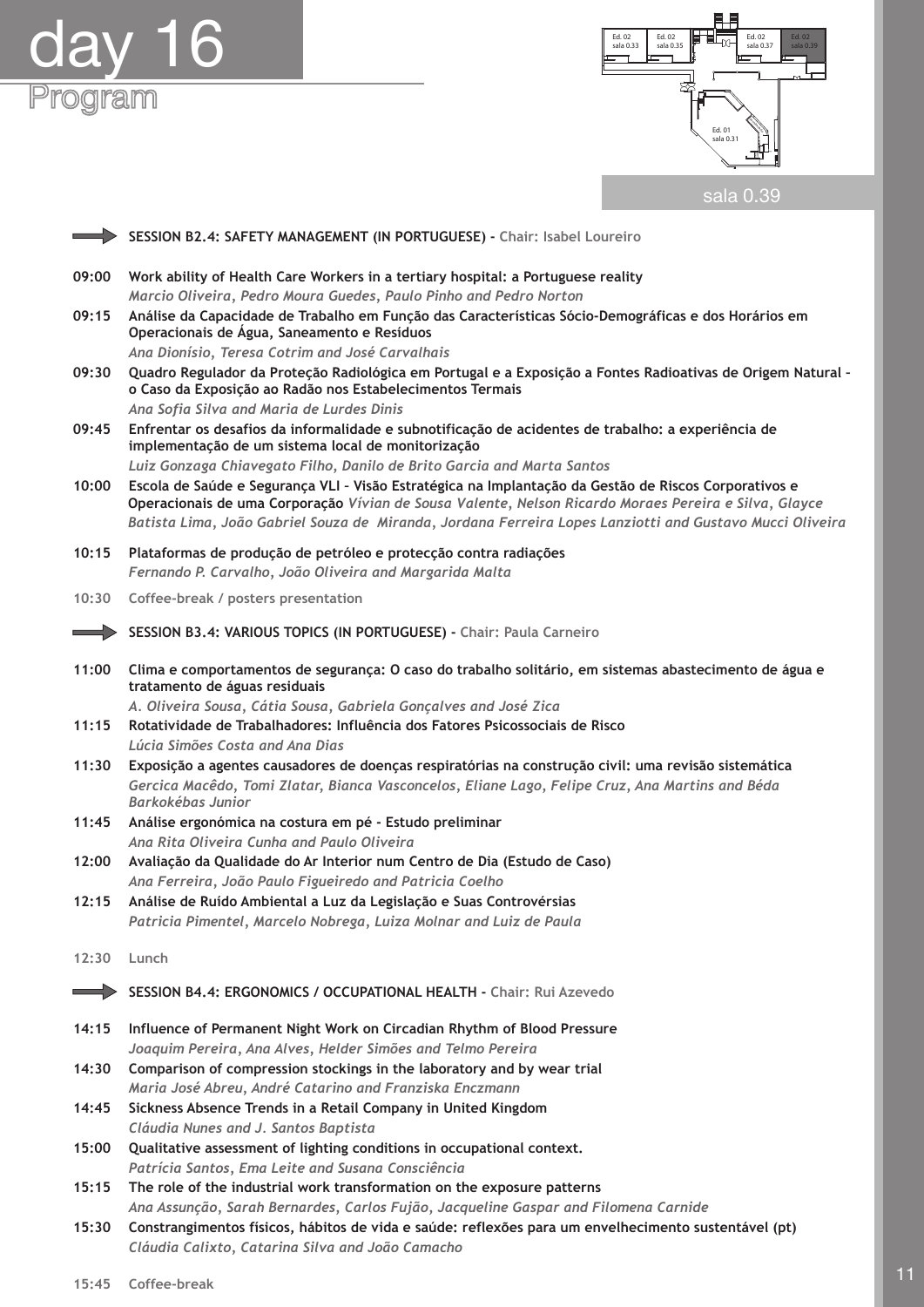

## posters

# **Day 15**

# **6**

**The relevance of the perception and of the mitigation the risk of flooding on the Tâmega River's waterfront in the city of Amarante** *Sílvia Gomes and Paulo Oliveira*

**10**

**Effects of sunlight on psychological well-being, job satisfaction and confinement perception of workplace: The case of shopkeepers and marketers** *Gabriela Gonçalves, António Sousa, Cátia Sousa, Filipa Jesus and Emerança Afonso*

**21**

**Manual Materials Handling Case study at a Portuguese Handling Company**

*Bruna Rosado, Ana Colim and Isabel L. Nunes* **30**

**Collaborative robots and ergonomics**

*Angelica Reis, Lizandra Vergara, Juliana Teixeira and Franciele Mendes*

#### **34**

**Analysis of indicators for bikeability evaluation in brazilian cites**

*José Alberto Barroso Castañon, Ludmilla Araújo Barbosa de Castro and Juliana Nazareth de Lana* **40**

**Lighting assessment at workplaces in a granite manufacturing company**

*Cláudia Santos, Patrícia Ribeiro, Catarina Pereira, Joana Silva, Andreia Torres, Luís Durães, Isac Pinhão, Andreia Araújo, Jéssica Brito, Diogo Vivas, José Pereira, Ana Colim and Paula Carneiro* **55**

**Volatile organic compounds mixtures in hospital environment – The common exposure scenario** *Susana Viegas and Margarida Mateus*

**62**

**Absenteeism of public workers – Short review** *Edison Sampaio and João Baptista*

**67**

**Ergonomic assessment and workstation design in a furniture manufacturing industry - A Case Study** *Ana Colim, Paula Carneiro, Costa Nélson, Arezes Pedro and Nuno Sousa*

**71**

**Towards a private health judicialization: a court processes analysis in Brazil**

*Luis Fernando Salles Moraes, Dalton Tria Cusciano, Guilherme Koreeda, Diego Fernando Ferreira de Oliveira and Mauro Maia Laruccia* **80**

**Ergonomic assessment of a wire terminal crimping workstation**

*João André Cardoso, Jorge Faria, Ana Colim and Paula Carneiro*

*The authors of Posters, should be next to them on Monday between 16:00 and 16:30.*

# **81**

**Good practices to reduce noise levels in the neonatal intensive care unit** *Carlos Carvalhais, Manuela V. Silva, Ana Xavier and Joana Santos* **85 The Influence of Active Workstations on Work Performance, Productivity Indicators and Sedentary Time: A Systematic Review** *Sofia Ramos, Sara Maheronnaghsh, Carolina Vila-Chã, Mário Vaz and Joana Santos* **95 The Virtual Reality in Olive Oil Industry Occupational Health and Safety: an integrative review** *Juan Antonio Torrecilla-García, Maria Del Carmen, Pardo-Ferreira, Maria Martínez-Rojas and Juan Carlos Rubio-Romero* **96 Trabalho escravo no Brasil colonial e imperial: revisão temática de estudos descritivos** *Gairo Oliveira Garreto, J. Santos Baptista and Antônia Mota* **103 Comparação de acidentes fatais na Eurorregião Galiza-Norte de Portugal** *Hadrián Canosa Rodriguez* **104 How We Measure and Evaluate Adult Sleep and Insomnia: Summary of Systematic Review of Literature** *Ana M. Cerdeira andMário Vaz* **105 Ergonomic analysis of a bending workplace in a metalworking industry** *Sílvia Martins, Ana Oliveira, Paula Carneiro and Ana Colim* **111 Fatores de motivação para a melhoria da segurança e saúde no trabalho: a percepção de profissionais especializados** *Rogério Galvão da Silva, Luis Fernando Salles Moraes, Alcides Barrichello, José Damásio de Aquino, Dalton Tria Cusciano and Diego Fernando Ferreira de Oliveira* **119 Segurança do trabalho em canteiros de obra na cidade de Cajazeiras na Paraíba, um exemplo notório** *Cinthya Silva, Amanda Silva, Thacyla Nogueira, Gastão Aquino Filho, Austriclinio Wanderley Neto, Cicero Nogueira Neto and Robson Santos* **121 Fatores ambientais e acidentes domésticos em** 

**idosos: uma revisão sistemática** *Tuíra Maia and Laura Martins*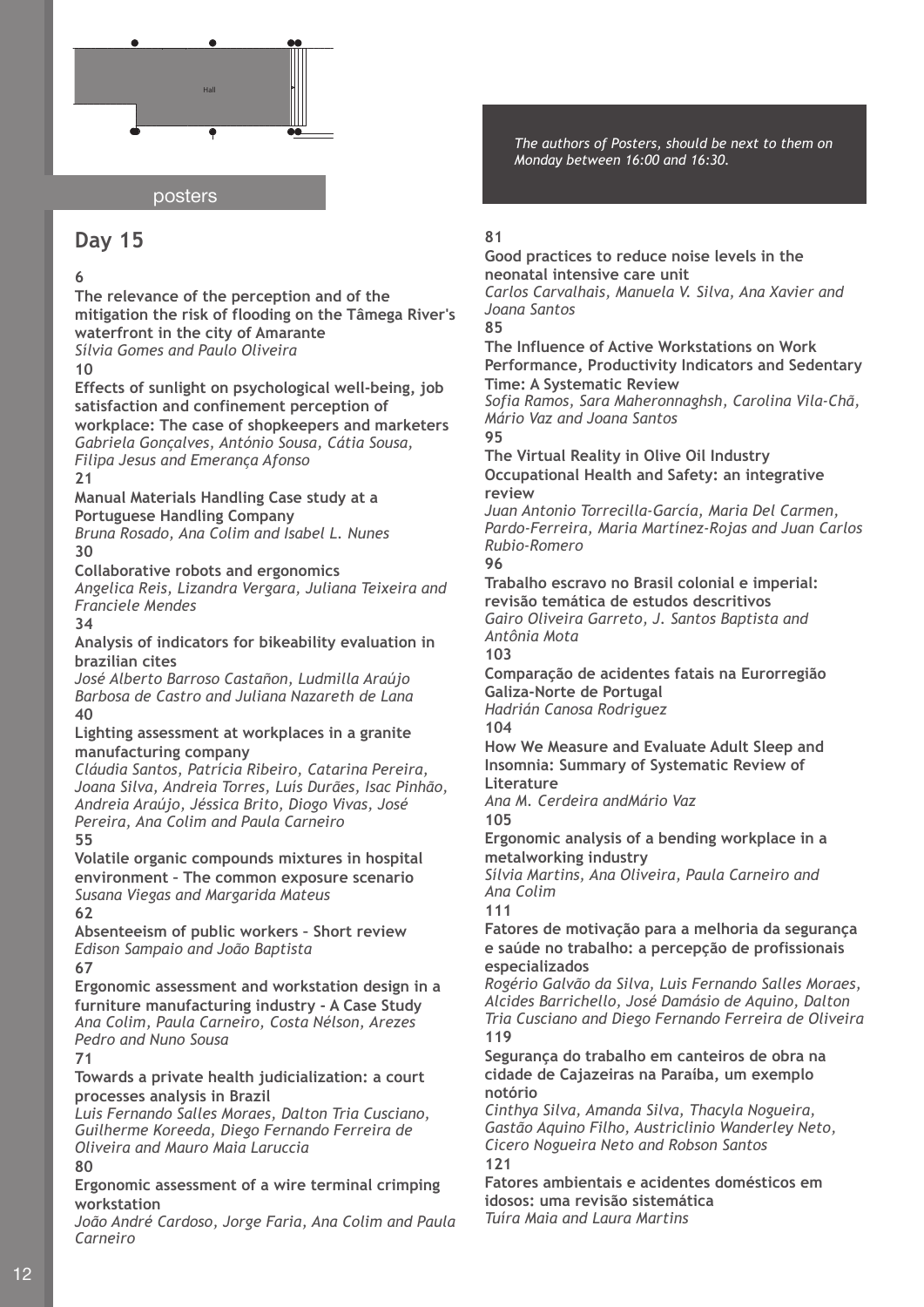*The authors of Posters, should be next to them on Tuesday between 10:30 and 11:00.*

# **Day 16**

## **135**

**Projetos Extensionista como base na Disseminação da Segurança em Instalações Elétricas** *Caroline Daiane Raduns and Ubiratan de Oliveira Pereira*

**136**

**Doenças profissionais causadas por agentes biológicos num centro hospitalar universitário: análise retrospetiva dos últimos catorze anos** *Diana França, Ema Sacadura Leite, João Raposo, Gary Morales and Clara Fernandes-Almeida* **137**

**Thermal environment in freight transport – the case of a vehicle without air conditioning**

*Sílvia Martins, Ana Oliveira, Nathaly Calderon, Jhonnathan Mora, Ana Colim, Susana Costa and Nélson Costa* **138**

**Análise da postura do Médico Dentista sentado num banco ergonómico**

*Nídia Lopes, Vanessa Silva and Mário Vaz* **141**

**Riscos psicossociais relacionados a queixas de saúde em profissionais de saúde de um centro hospitalar** *Gary Navarro Morales, Diana França, Ema Sacadura-Leite and Olena Shapovalova* **143**

**Circuito de encaminhamento de trabalhadores com Problemas Ligados ao Álcool num Município** *Carlos Mendes*

**144**

**Desenvolvimento de Aplicativo para Monitoramento da Sobrecarga Funcional e Lesões Osteomusculares Relacionadas ao Trabalho**

*Alex Soares Marreiros Ferraz, Thomas Victor Rodrigues de Oliveira, Giovanni Cordeiro Barroso, Maria Gilvanise de Oliveira Pontes, Cleverson dos Santos Ferreira and Herik Zednik Rodrigues* **145**

**O desempenho psicossocial versus produtivo na indústria têxtil automóvel – Estudo de caso** *Ana Rita Oliveira Cunha and Paulo Oliveira* **146**

**Resposta Fisiológica e Atenção Seletiva em Bombeiros: Estudo-Piloto**

*Tatiana Teixeira, Joana Guedes and Joana Santos* **149**

**Biomarkers of Exposure - An important exposure assessment tool for Occupational Health interventions**

*Susana Viegas* **150**

**Estudo dos Factores Psicossociais de Risco em Condutores de Máquinas da Marinha Portuguesa** *Célia de Sousa*

**122**

#### **Avaliação e adequação física de área de prática esportiva na Paraíba, Brasil**

*Thacyla Milena Plácido Nogueira, Francisco Judivan Celestino de Sousa, Tássia dos Anjos Tenório de Melo, Samuel de Oliveira Lima, Sâmia Morais de Lima and José Hugo Lins de Figueiredo*

**123**

## **Frigorobô**

*Juliana S. Teixeira, Angelica Reis, Franciele Mendes and Lizandra Vergara*

**124**

**Perceção da qualidade da iluminação e sintomas associados**

*Ana Dias and Joana Guedes*

**125**

**O perfil do Coordenador de Segurança na fase de Projeto e Obra – Estudo da vertente "competências versus aptidões"**

*João Lopes and Paulo Oliveira* **127**

**Avaliação postural: estudo de caso em uma confeitaria na cidade de João Pessoa** *Alan Gurgel Saraiva, Dóris Fernanda Alves Correia da Silva and Luiz Bueno da Silva*

**132**

**A methodology to evaluate the content of Health and Safety Plans concerning building with concrete structure**

*Rubén Martín Antolin, María Martínez-Rojas, María Del Carmen Pardo-Ferreira and Juan Carlos Rubio-Romero*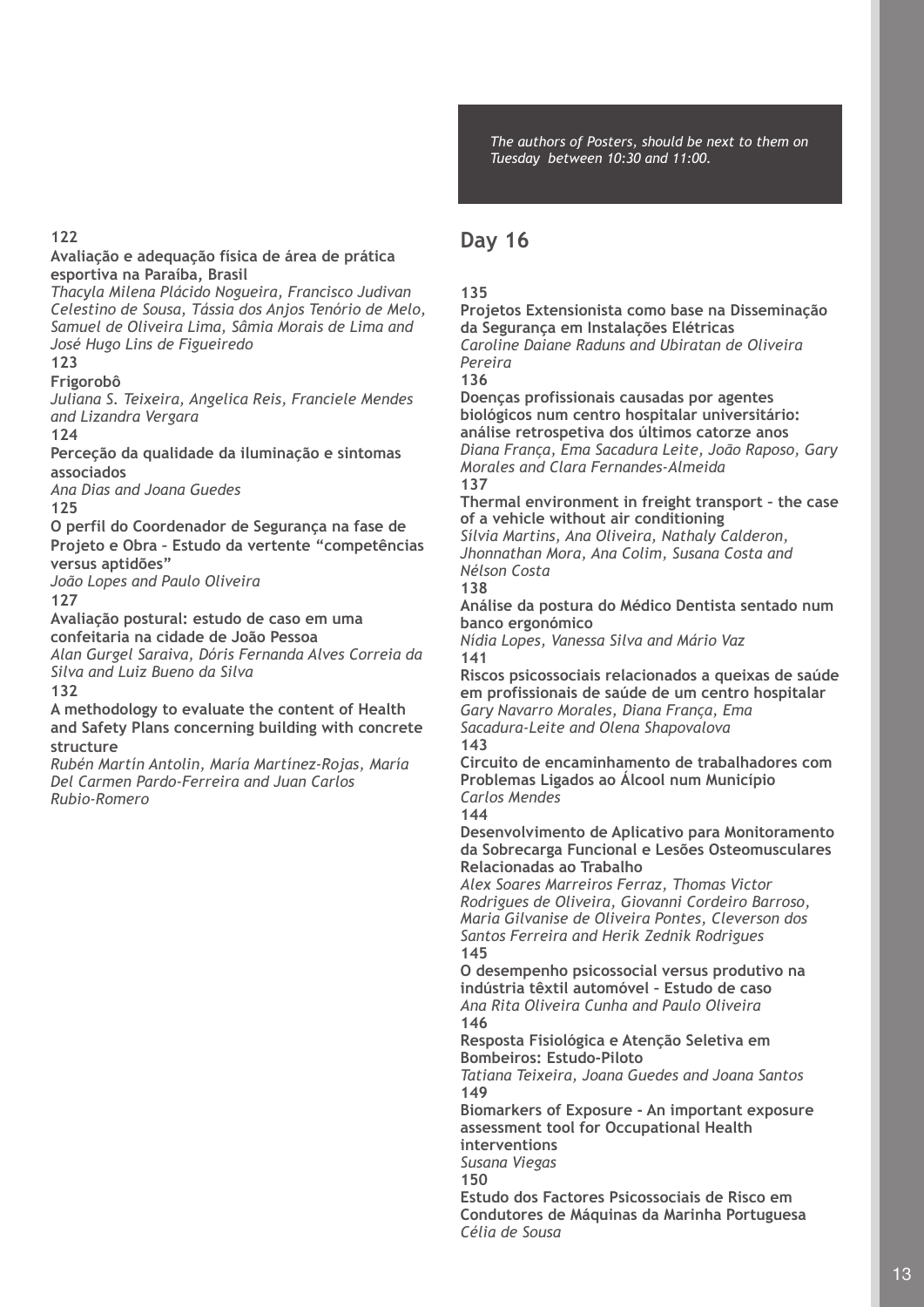

### posters

### **153**

**Avaliação ergonómica de locais de estudo numa residência universitária – Estudo piloto** *Ana Colim, Paula Carneiro, Pedro Arezes and Nélson Costa*

**154**

#### **Ergonomic Analysis of a Fuse Insertion, Press-fit and Test Workstation Using EWA Method - Ergonomic Workplace Analysis**

*Ana Lúcia Silva, Nuno Sobral, Beatriz Rodrigues, Adriana Gomez, Cláudia Serra, Maria Oliveira, Ivo Pinheiro, Paula Carneiro, Ana Colim, Tiago Pacheco Nuno Bastos, Maria Catarina Mesquita* **155**

**Estudo da influência do conforto térmico na produtividade: uma revisão preliminar**

*Ana Maria Bueno, Antonio Augusto de Paula Xavier and Evandro Eduardo Broday*

### **157**

**Bibliometric analysis on the topic of "integrated management systems": A first glance**

*Catarina Saraiva, José Pedro Teixeira Domingues, Paulo Sampaio and Pedro Arezes* **158**

#### **Noise Evaluation in a Workstation of a Furniture Manufacturer Company**

*Pedro Silva, Miguel Carvalho, Hugo Costa, Gonçalo Dias, João Fernandes, Maria Ferraro, Beatriz Lima Mónica Magalhães, Mariana Martins, Francisco Ramires, Ana Colim and Paula Carneiro* **159**

**Introduction of a mechanical equipment to assist manual handling loads in textile industry - Example of an ergonomic study**

*Ana Sousa, Paula Carneiro, Ana Colim, Alberto Bumba Carlos Silva, Catarina Barros, Costa Ferreira, João Silva, João Rodrigues, Leandro Barretiri and Pedro Campos*

#### **160**

**Saúde e Segurança no Trabalho: benefícios e dificuldades na implementação de normas internacionais**

*Silvia Pinto and Renato Boarin*

#### **162**

**Effectiveness of a Job Coaching intervention in the sewing sector of an automobile industry**

*Inês Diogo, Susana Barata and Sandra Gagulic* **163**

**Noise measurements with different equipments in Waste Management Systems**

*Liliana Pereira, Miguel Corticeiro, Pedro Carrana and Rui Pais* **164**

**Ergonomic study of workplaces at a textile company** *Casimira Lima, Andreia Leite, Ana Ribeiro, Paula Carneiro and Ana Colim*

#### **165 Caracterização dos acidentes de trabalho e doenças ocupacionais no Brasil de 2009 a 2015**

*Carolina Garreto, Ana Sophia Rosado and J. Duarte*

*The authors of Posters, should be next to them on Tuesday between 10:30 and 11:00.*

## **167**

**Bibliographic review of the last 10 year-research studies on heart diseases in firefighters (2009-2018)** *Alejandro Hurtado Balbuena, Antonio Lopez Arquillos and Juan Carlos Rubio Romero* **169**

**Ergonomic analysis of a manual material handling activity in the food sector**

*André Roriz, Ana Mendes, Amélia Peixoto, Paula Carneiro and Ana Colim* **170**

**Sintomas relacionados com a exposição a fumos metálicos: Um estudo de caso numa indústria metalomecânica**

*Pedro Reis, Egar Pinto, Tânia Ferreira and Matilde A. Rodrigues*

**171**

**Air quality assessment in schools – quantification of volatile organic compounds**

*Isabel Brás, Ricardo Almeida, Manuel Pinto and Paulo Pinho* **172**

**Occupational noise exposure assessment – Case study in a weaving**

*Alexandre Azevedo, Ana Pereira, Cátia Teixeira, Cláudia Campos, Filipe Dantas, Joana Silva, Leonardo Rodrigues, Marta Costa, Rita Pinheiro, Ana Colim and Paula Carneiro* **178**

**Análise das Condições de Trabalho no Porto da Manaus Moderna: O caso dos Carregadores de Bagagens**

*Jaquelne Silva, Ana Lúcia Silva, Fabiano Santos and Larissa Almeida*

**181**

**Acidentes de Trabalho no Município de Ijuí e os Impactos nos Trabalhadores** *Caroline Daiane Raduns and Camila Mastella*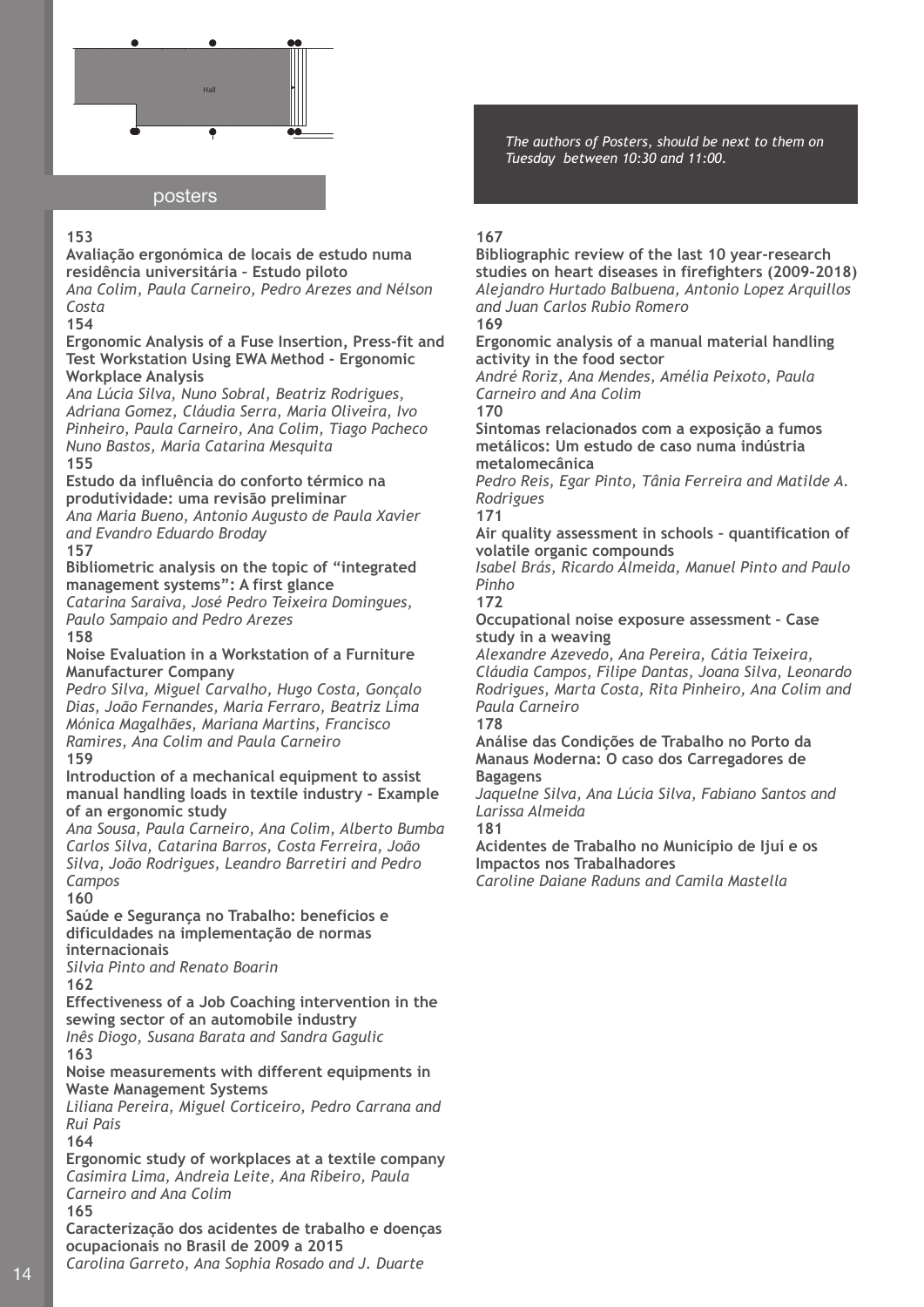